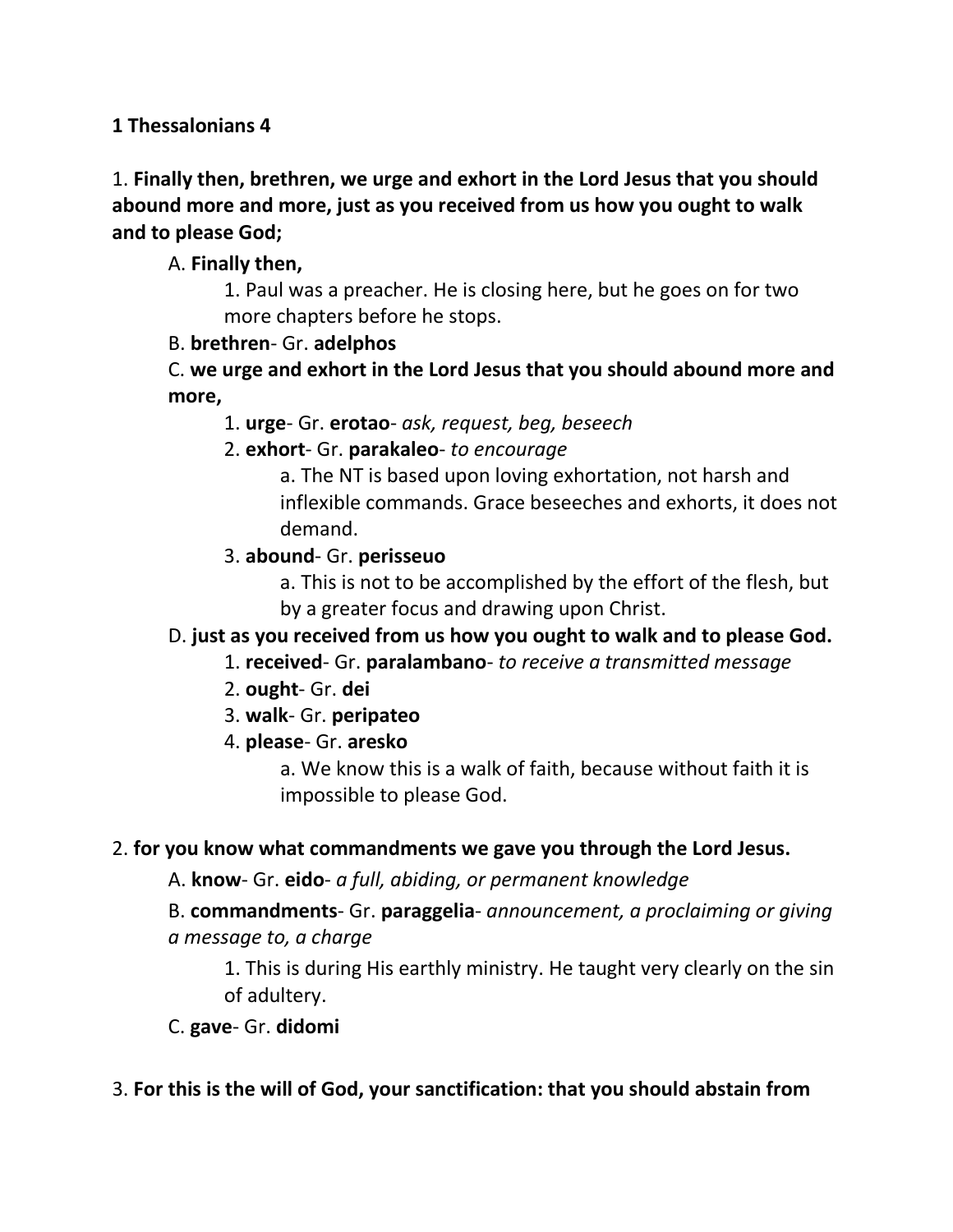#### **sexual immorality;**

#### A. **For this is the will of God,**

### 1. **will**- Gr. **thelema**

a. Many are seeking what the will of God for them personally, but they are neglecting the general will for them laid out in the Bible. If you will not do the general will of God what makes you think you will walk in the specific will of God?

#### B. **your sanctification**

1. **sanctification**- Gr. **hagiasmos**- *the state of being set apart, holification*

#### C. **that you should abstain from sexual immorality**

### 1. **abstain**- Gr. **apechomai**- *to hold off from*

a. We are told here to abstain from sexual immorality. In the next verse we are told that we are to **KNOW** how to do it. This means that this is not something everyone knows and there is a God given way to do it. In the book of Romans we see that it is not done by fleshly will-power, but by the Spirit. Rom. 8:4-6, 13

2. **sexual immorality**- Gr. **porneia**- *adultery, fornication, homosexuality, lesbianism, intercourse with animals*

> a. We get our English word porn and pornography from this Greek word. We should know who to abstain from sexual immorality of all types including pornography.

## 4. **that each of you should know how to possess his own vessel in sanctification and honor,**

#### A. **know**- Gr. **eido**- *to have full or permanent knowledge*

1. We are to KNOW how to possess our vessel in sanctification and honor. This means this is not common knowledge that every person possesses. This knowing takes revelation knowledge of God's way. This way is by His Spirit and not by the energy or effort of the flesh. The way God has ordained we do this is by setting your mind on things of the Spirit, which is also called- walking in the Spirit. Rom. 8:4-6, Gal. 5:16

B. **possess**- Gr. **ktaomai**- *to possess, acquire, purchase*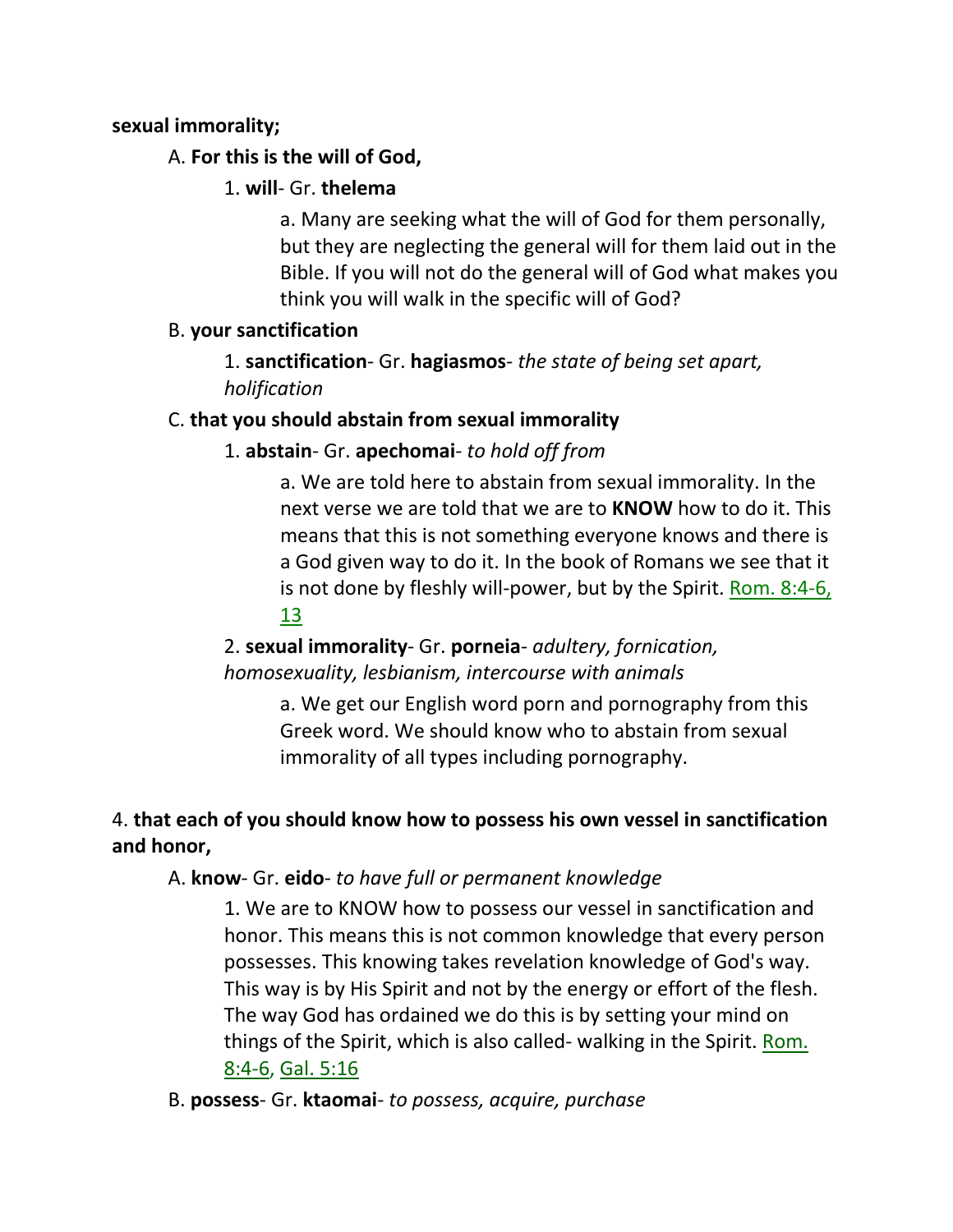1. This Greek word can mean to possess or acquire. Luke 21:19, Acts 22:28

#### C. **vessel**- Gr. **skeuos**

1. This Greek word is used for the body and also a wife in the NT. 2 Cor. 4:7, 1 Pet. 3:7 Commentators are mixed on which Paul is referring to here. It depends on how you translate the Greek word **ktaomai**. Some translate this verse that you should know how to acquire your own wife... Some translate this that you should know how to possess your body...

2. I favor translating it that you should know how to possess your body. The word **ktaomai** is in the present tense here. You would not be constantly acquiring a wife. You would be constantly possessing your body in sanctification.

3. Also, knowing how to acquire a wife does not make much sense with this verse, however, it does accord with having to know how to possess your body in sanctification. This takes revelation knowledge to do it. The normal instinct would be to try to do it by will-power but this does not work and it is not God's way. God's way we are to do this is by the Spirit.

#### D. **sanctification**- Gr. **hagiasmos**

1. This is the horizontal working out of our vertical righteousness and sanctification we have before God in our reborn spirit. This is for the purpose that we would be a witness and billboard for Jesus to those we come in contact with. People can't see our righteous spirit, but they can see our sanctified life!

#### E. **honor**- Gr. **time**

1. How do we show honor to God or others. It is by giving them our **TIME**.

2. The Gentiles did not retain God in their thinking and were given over to shameful lusts. Rom. 1:24-28 If we retain God in our thinking then we will be kept in sanctification and honor.

#### 5. **not in passion of lust, like the Gentiles who do not know God;**

#### A. **not in passion of lust,**

1. **passion**- Gr. **pathos**- *an affection, passion, especially sexual, desire*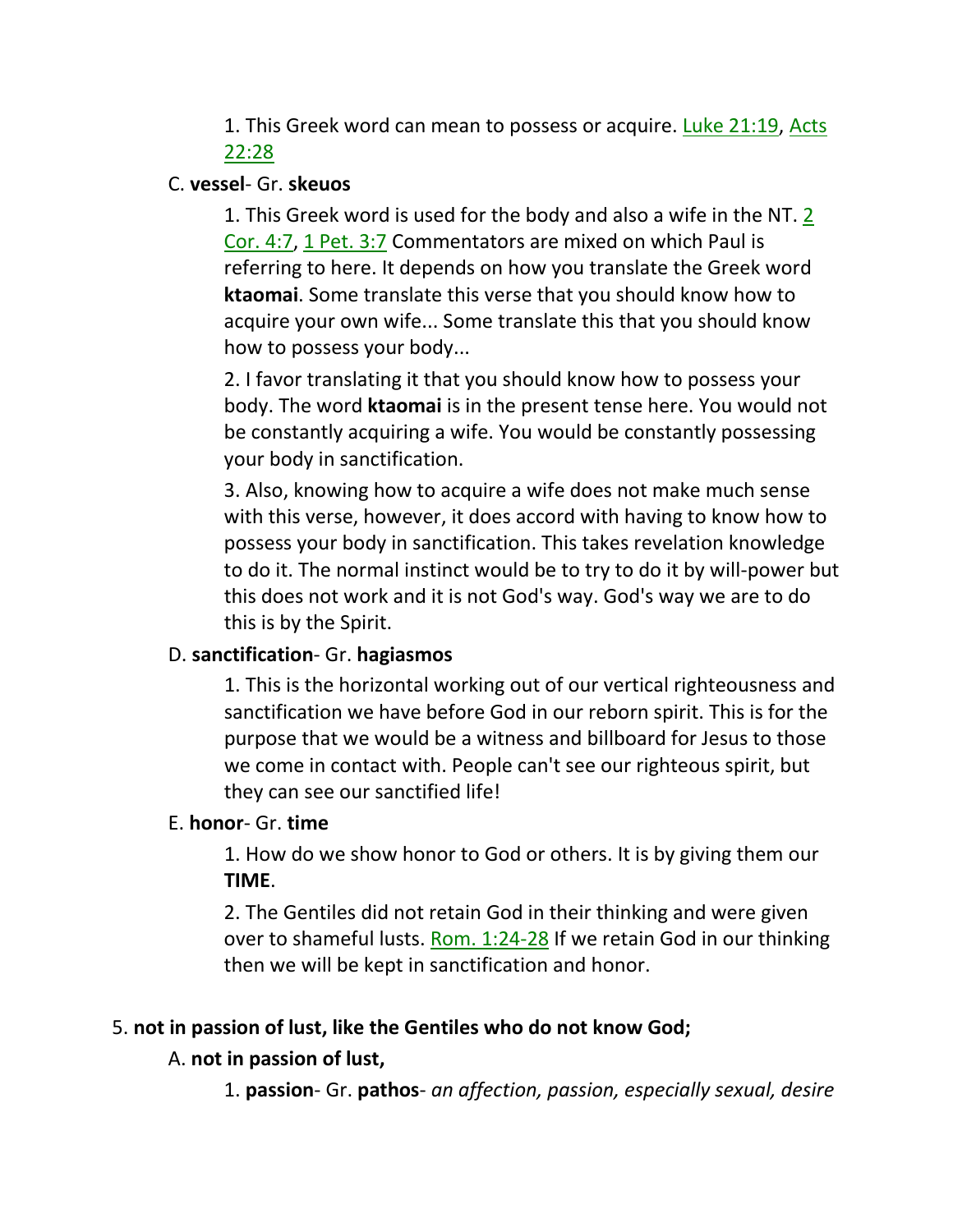#### 2. **lust**- Gr. **epithumia**- *strong desire*

a. We put to death the lusts of the flesh by setting our minds on the spiritual things above. Col. 1:1-2, 5

### B. **like the Gentiles who do not know God**

### 1. **Gentiles**- Gr. **ethnos**- *nations*

## 2. **know**- Gr. **eido**

a. This lack of knowledge is a willful putting God out of their thinking and knowledge and the result of being enslaved by the lusts of the flesh. Rom. 1:24-28, Eph. 4:17-18

6. **that no one should take advantage of and defraud his brother in this matter, because the Lord** *is* **the avenger of all such, as we also forewarned you and testified.** 

A. **That no one should take advantage of and defraud his brother in this matter,**

1. **take advantage**- Gr. **huperbaino**- *overstep, "to make to go over," as, e. g., a wall or mountain; then, to overpass, to wit, certain limits, to transgress; and then to go too far*

2. **defraud**- Gr. **pleonekteo**- *to have more than another; to take advantage of; to overreach, make gain of, to get the better of* 3. **matter**- Gr. **pragma**- *a thing done, fact, deed, work, transaction, business, a commercial transaction, a matter, question, affair, a euphemism for unlawful sexual conduct*

a. Some take this to mean that one should not defraud others in **business,** which is a possible meaning of this Greek word. However, in the context Paul is saying that no one should overreach and defraud his brother in this matter brought out in verse 5- having sex with their wife.

## B. **because the Lord is the avenger of all such,**

1. **avenger**- Gr. **ekdikos**- *one who carries out justice, one who rights a wrong*

a. One way God avenges wrong is by His law of sowing and reaping He has put in the earth. If you sow to the flesh you will reap from the flesh corruption or ruin. Gal. 6:7

b. Also, God will remove his protection off of a believer and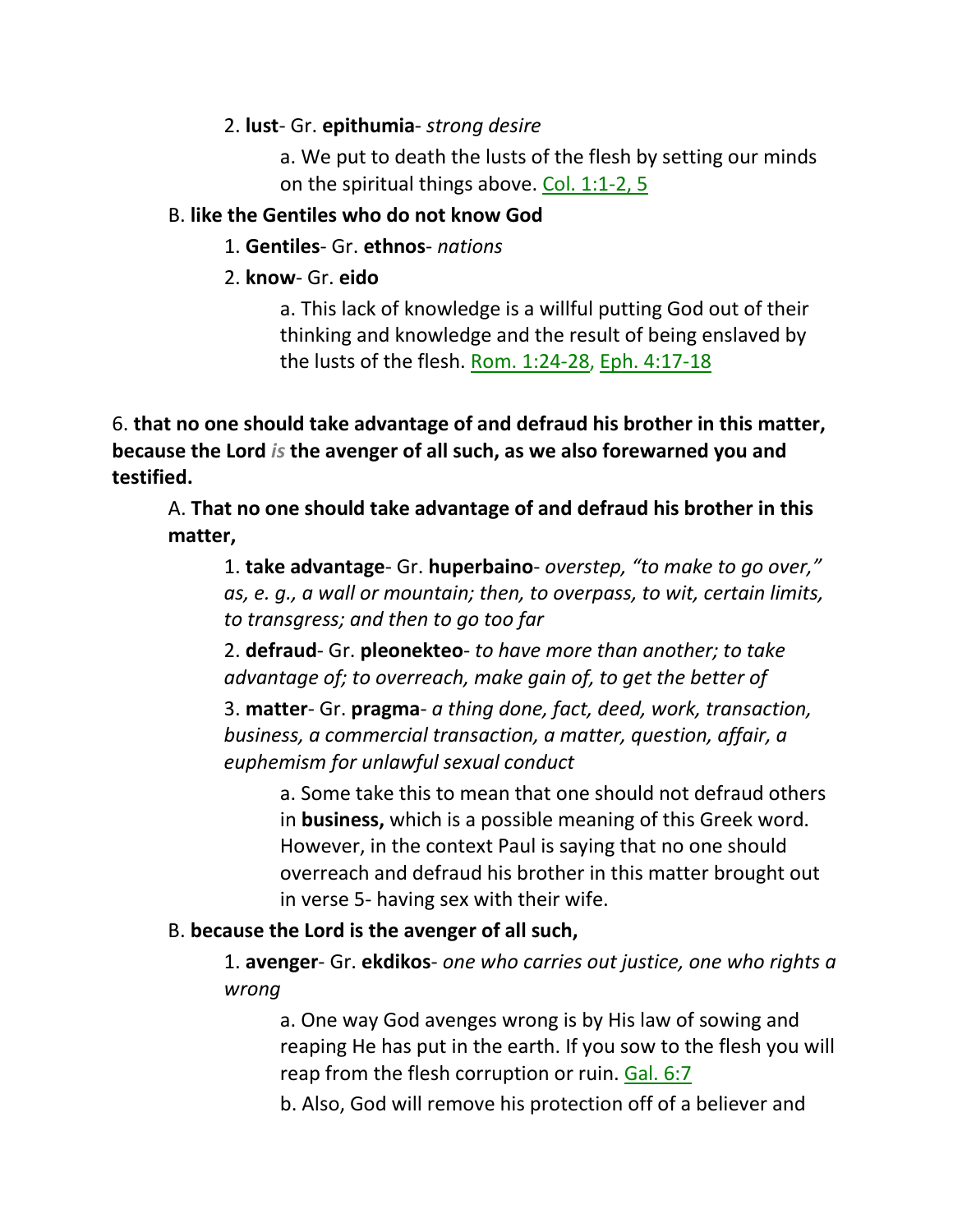hand them over to Satan if they don't repent of grievous sin. We have an example of this being done to a believer in Corinth who was committing adultery with his step-mother. 1 Cor. 5, Heb\_13:4

### C. **as we also forewarned you and testified.**

### 1. **forewarned**- Gr. **proepo**- *to say in advance*

a. Paul was either aware of this kind of sin in the church when he was with them, or by a gift of the Spirit knew it would crop up.

#### 2. **testified**- Gr. **diamarturomai**

a. Usually this word implies making statements with witnesses present.

### 7. **For God did not call us to uncleanness, but in holiness.**

### A. **For God did not call us to uncleaness,**

- 1. **call** Gr. **kaleo**
- 2. **uncleaness** Gr. **akatharsia** *impurity, lewdness*
	- a. We are called with a holy calling. 2Ti\_1:9

#### B. **but in holiness**

1. **holiness**- Gr. **hagiasmos**- *sanctification, holification*

a. We are called **in** holiness. When we were born again we were placed in the holiness of Christ. We are called to draw from that holiness through the Spirit by faith.

b. As Christ is holy, we should be holy, being branches in the vine. 1Pe 1:15, John 15:5

8. **Therefore he who rejects** *this* **does not reject man, but God, who has also given us His Holy Spirit.** 

## A. **Therefore he who rejects this does not reject man,**

1. **reject[s]**- Gr. **atheteo**- *to displace, set aside; to abrogate, annul, violate, swerve from; reject, condemn, nullify*

a. Some in our current "Grace Movement" reject the idea that Christians are expected to live holy lives and to avoid sexual sin. Grace however teaches us to deny ungodliness and to live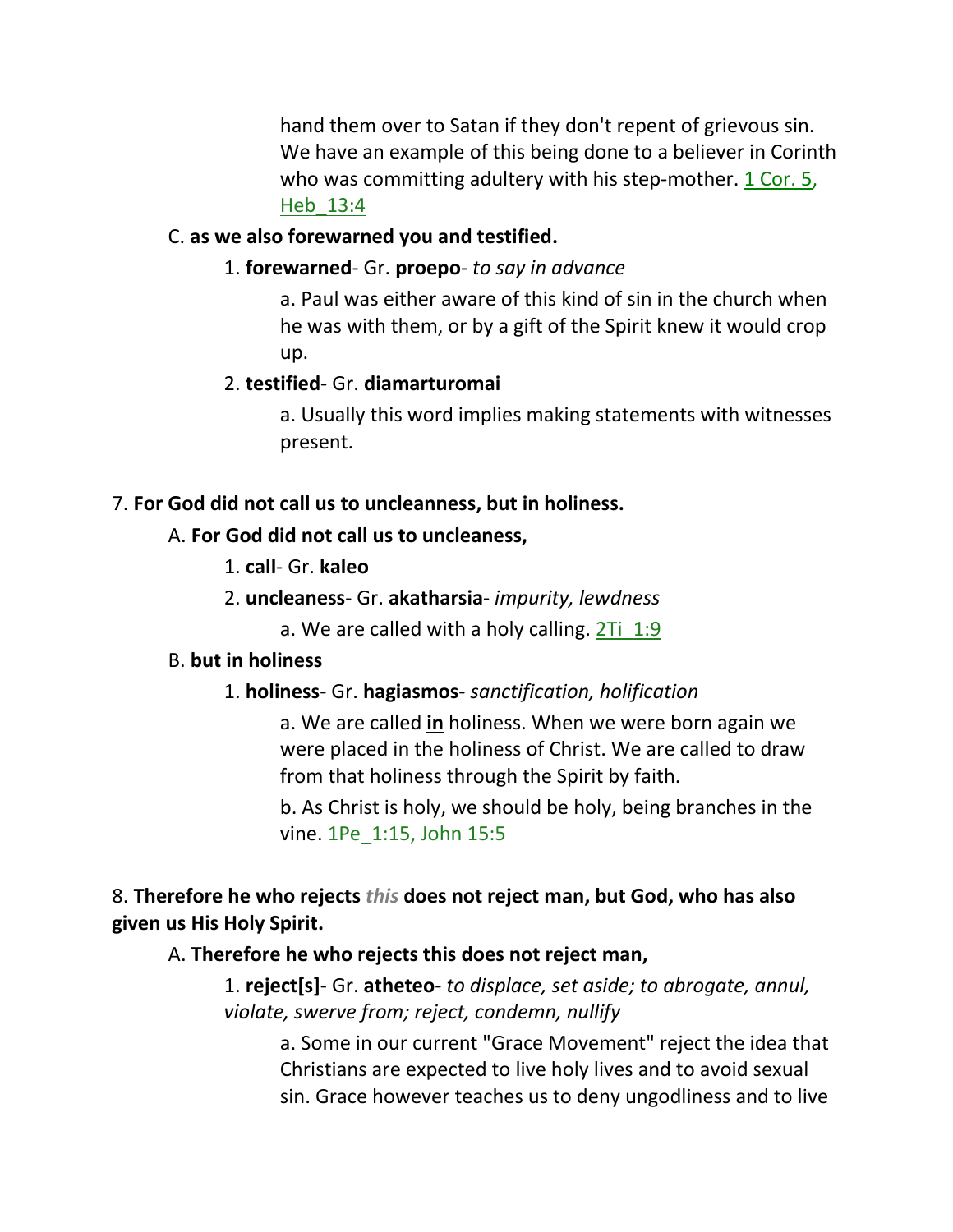### righteously. Titus 2:12

### 2. **man**- Gr. **anthropos**

B. **but God,**

1. I think the Scripture is pretty clear that it is not good thing to reject God.

## C. **who has also given us His Holy Spirit**

1. **given**- Gr. **didomi**

2. **Holy Spirit**

a. The character of God's Spirit is in His name- the **HOLY** Spirit. The Holy Spirit is not an unclean spirit. Demons are unclean spirits. Therefore demons are behind and promote sexual sin.

9. **But concerning brotherly love you have no need that I should write to you, for you yourselves are taught by God to love one another;** 

A. **But concerning brotherly love you have no need that I should write to you,**

- 1. **brotherly love** Gr. **philadelphia** *fondness of brothers*
	- a. The church is one big family.
- 2. **need** Gr. **echo chreia** *have need*

# 3. **write**- Gr. **grapho**

a. It was good for Paul to write it because some Christians aren't listening to God's teaching.

# B. **for you yourselves are taught by God to love one another**

# 1. **taught by God**- Gr. **theodidaktos**

a. Men can teach information, but only the Holy Spirit can impart revelation to the heart.

b. In the OT and during the gospels men and women were taught externally. In the NT we are taught internally by the Spirit through the Word of God. Joh 6:45, 1Jn 2:27

# 2. **love**- Gr. **agape**

a. God is love. To love someone is to express God to them.

# 10. **and indeed you do so toward all the brethren who are in all Macedonia. But**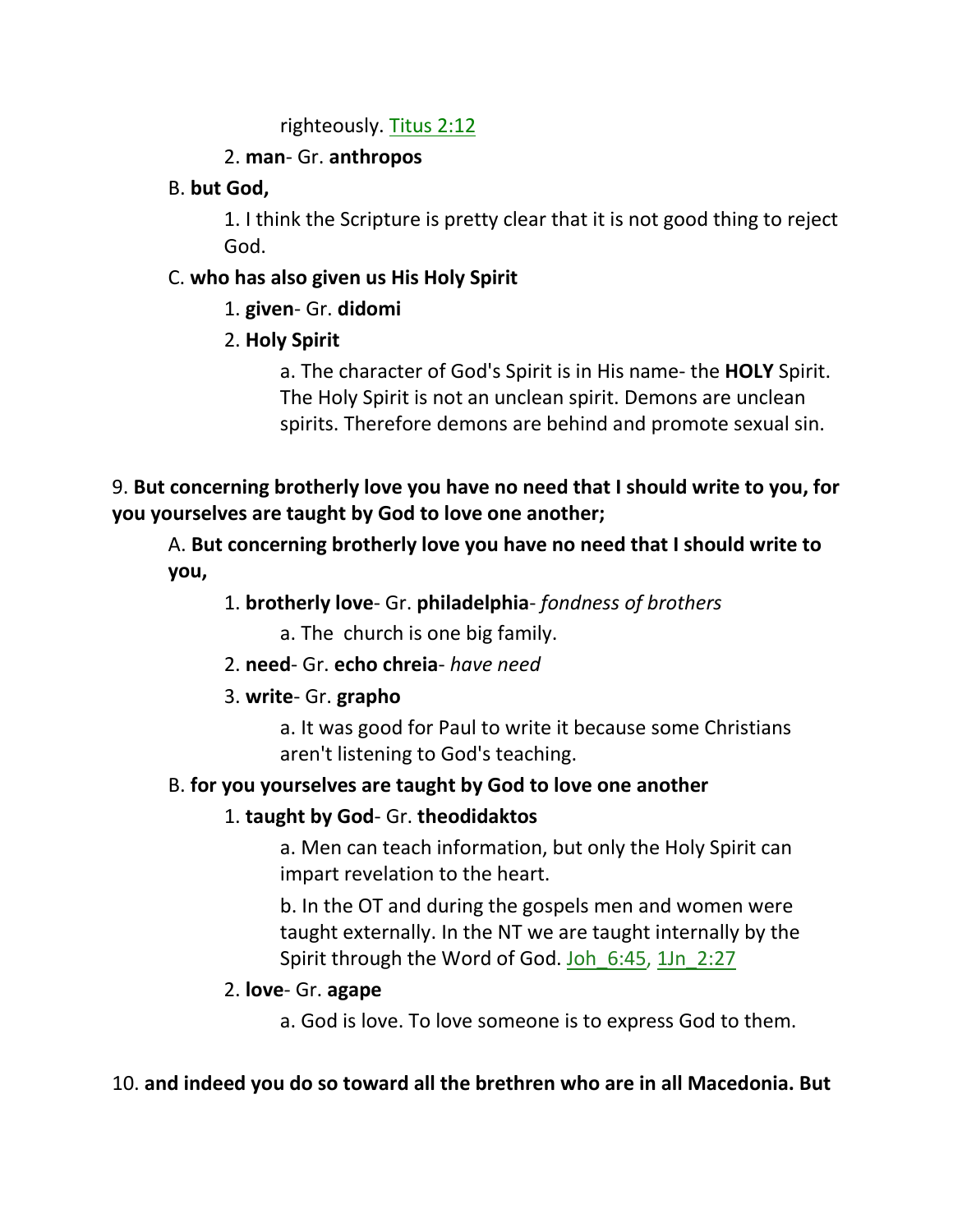### **we urge you, brethren, that you increase more and more;**

## A. **and indeed you do so toward all the brethren who are in all Macedonia**

1. **do**- Gr. **poieo**

a. Loving others is something we do. It is not a passive internal thing just in our heart. It has tangible outworkings toward others.

### 2. **brethren**- Gr. **adelphos**

### 3. **Macedonia**

a. This is the region where Philippi and Thessalonica were.

#### B. **But we urge you,**

1. **urge**- Gr. **parakaleo**- *to exhort, encourage*

a. The NT is based upon loving exhortations not harsh inflexible commands and laws.

## C. **brethren**-

### D. **that you increase more and more**

1. **increase**- Gr. **perisseuo**

## 11. **that you also aspire to lead a quiet life, to mind your own business, and to work with your own hands, as we commanded you,**

## A. **that you also aspire to lead a quiet life,**

1. **aspire**- Gr. **philotimeomai-** *fond or love of honor, to be actuated by love of honor, to be ambitious, to strive earnestly, make it one's aim*. It is honorable to work with your own hands and stay out of other people's personal business.

2. **lead a quiet life**- Gr. **hesuchazo**- *to be still, at rest; to live peaceably, be quiet*

> a. There was a problem in this church. Some were not working and were living off of handouts. They went beyond this and were just hanging around people's homes and meddling into areas they had no business meddling in.

## B. **to mind your own business,**

1. **mind own business**- Gr. **prasso idiou-** *to occupy one's self with, be engaged in, busy one's self about*

C. **and to work with your hands,**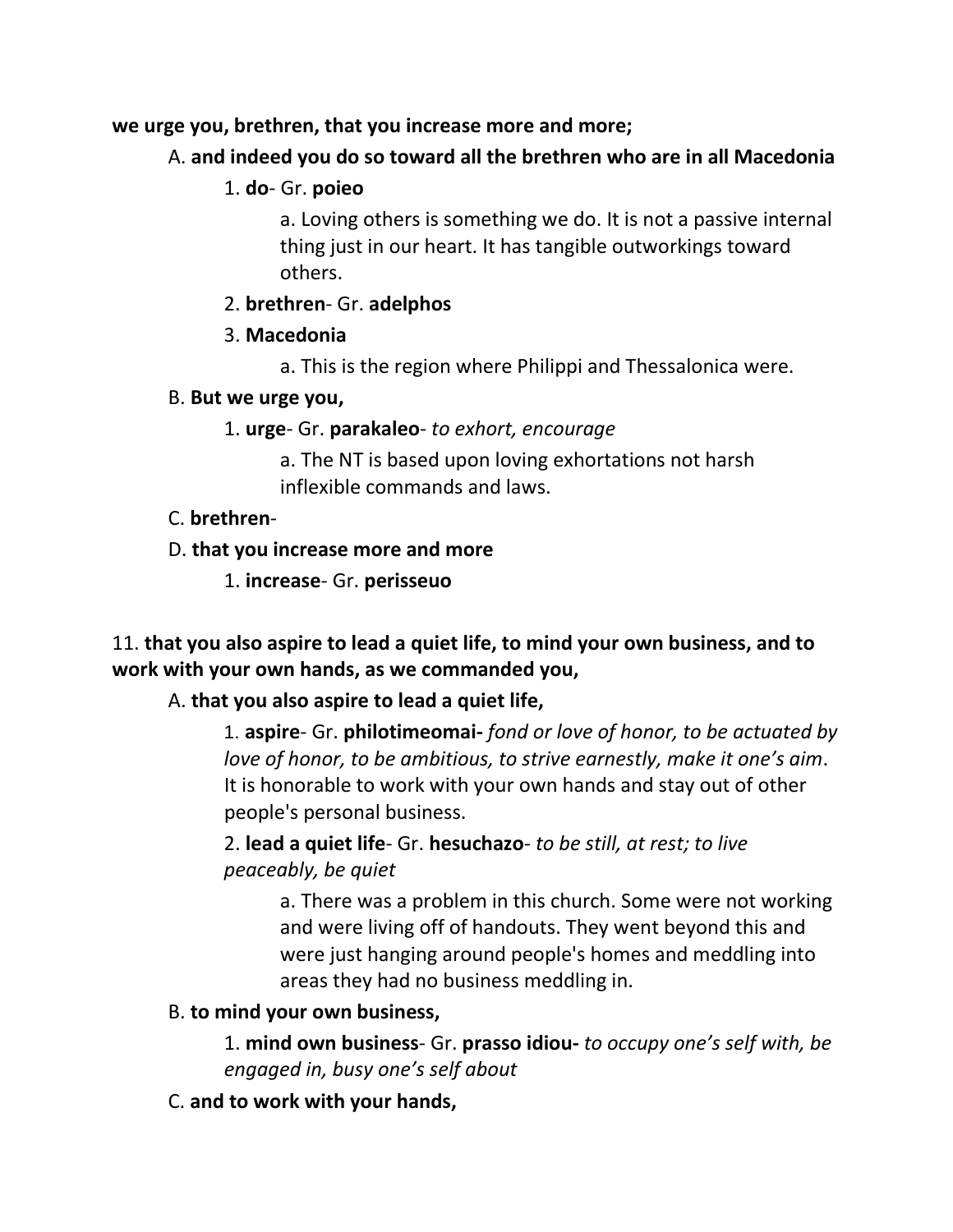### 1. **work**- Gr. **ergon**

### 2. **own**

a. Some were not working and depended on other people's hands to work for them. 2Th 3:11 These type of people tend to be hyper-spiritual. They are too spiritual to work or they have a revelation that they don't need to work. This goes against the Word of God. 2Th\_3:12

3. **hands**- Gr. **cheir**

# D. **and we commanded you**

1. **commanded**- Gr. **paraggello**- *to pass along instructions*

12. **that you may walk properly toward those who are outside, and** *that* **you may lack nothing.** 

# A. **that you may walk properly toward those who are outside,**

## 1. **walk**- Gr. **peripateo**

2. **properly**- Gr. **euschemonos**- *having a good outward appearance, in a becoming manner, with propriety, decently, gracefully*

# 3. **outside**- Gr. **exo**

a. This refers to unbelievers. It is a terrible testimony to not work and live off other's people's hard work and do it in the name of the Lord!

b. It is a bad witness to the world to not to pay our bills as a Christian. This will inevitably happen if we refuse to work.

# B. **and that you may lack nothing.**

1. **lack**- Gr. **chreia**

a. If we lack material things it is usually caused by bad stewardship and/or a lack of giving.

# 13. **But I do not want you to be ignorant, brethren, concerning those who have fallen asleep, lest you sorrow as others who have no hope.**

# A. **But I do not want you to be ignorant,**

- 1. **want** Gr. **thelo**
- 2. **ignorant** Gr. **agnoeo**
	- a. Whenever Paul uses this phrase in his writings it is because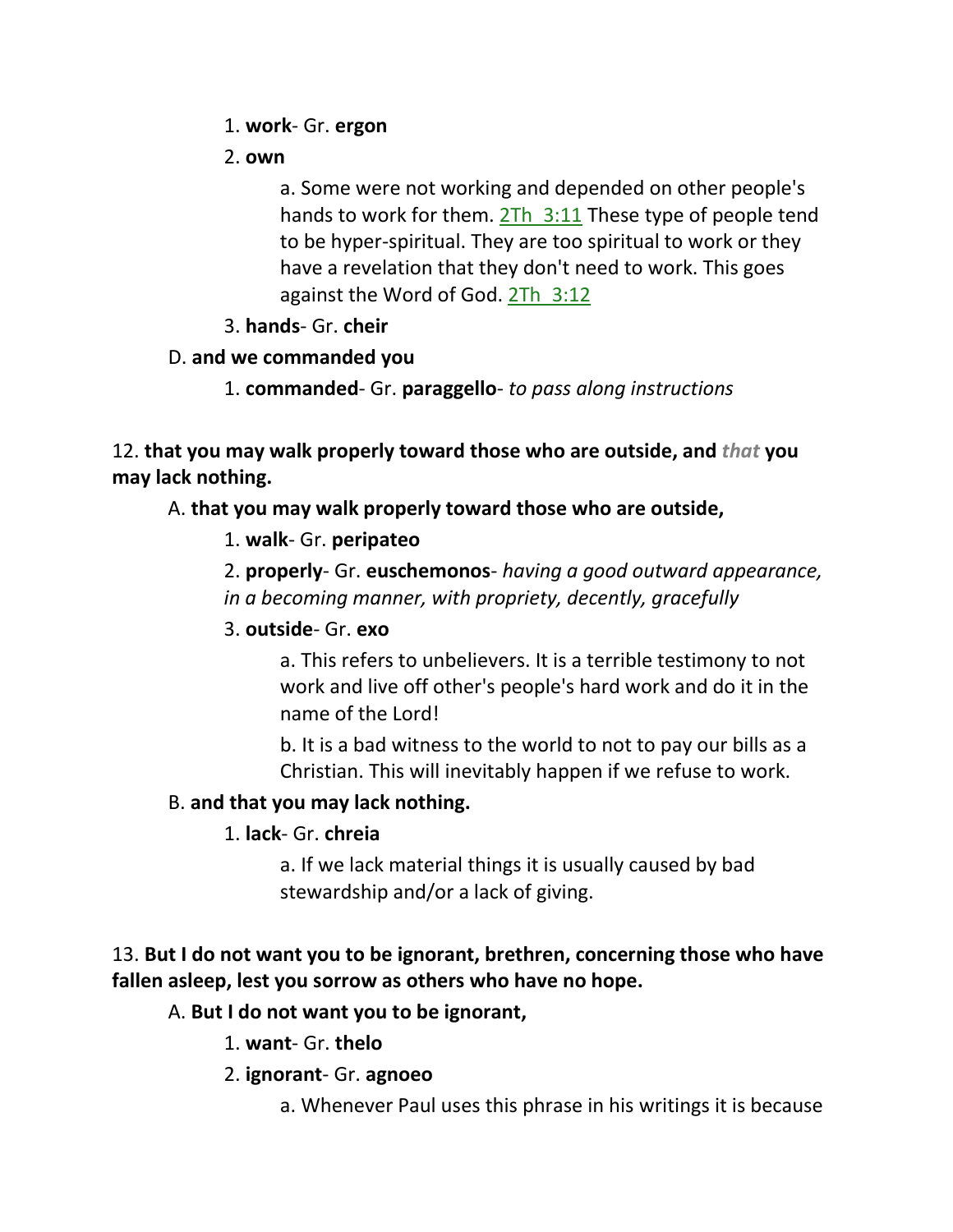they are presently ignorant about what he is talking about.

#### B. **brethren**- Gr. **adelphos**

1. fellow believers

#### C. **concerning those who have fallen asleep,**

### 1. **fallen asleep**- Gr. **koimao**

a. This phrase is only used of believers. Death for a believer is like sleep where you will rise again soon to activity. The resurrection for believers who have died is very soon. They will rise invigorated by new life!

b. The word sleep is always connected with a believer's body, not their soul or spirit. When a Christian dies their spirit and soul goes to heaven to be with Christ. The body rests until it will rise with new life in the resurrection.

### D. **lest you sorrow as others who have no hope.**

### 1. **sorrow**- Gr. **lupeo**

### 2. **hope**- Gr. **elpis**

a. There is no hope for an unbeliever who has died having rejected Jesus Christ. A believer has a living hope through Jesus who died and rose again. 1 Pet. 1:3 We will rise with Him!

b. We will see our loved ones again who had received Christ. What a family reunion it will be!

c. Our English word cemetery is from a Greek word which means "a sleeping place".

d. Apparently, there was a teaching going around this church that only those who were alive when Jesus came back would be resurrected and enter His kingdom reign. This brought great anxiety over those who had already died before the Lord's return. Paul debunks this in the next verse.

14. **For this we say to you by the word of the Lord, that we who are alive** *and* **remain until the coming of the Lord will by no means precede those who are asleep.** 

A. **For this we say to you by the word of the Lord,**

1. **say**- Gr. **lego**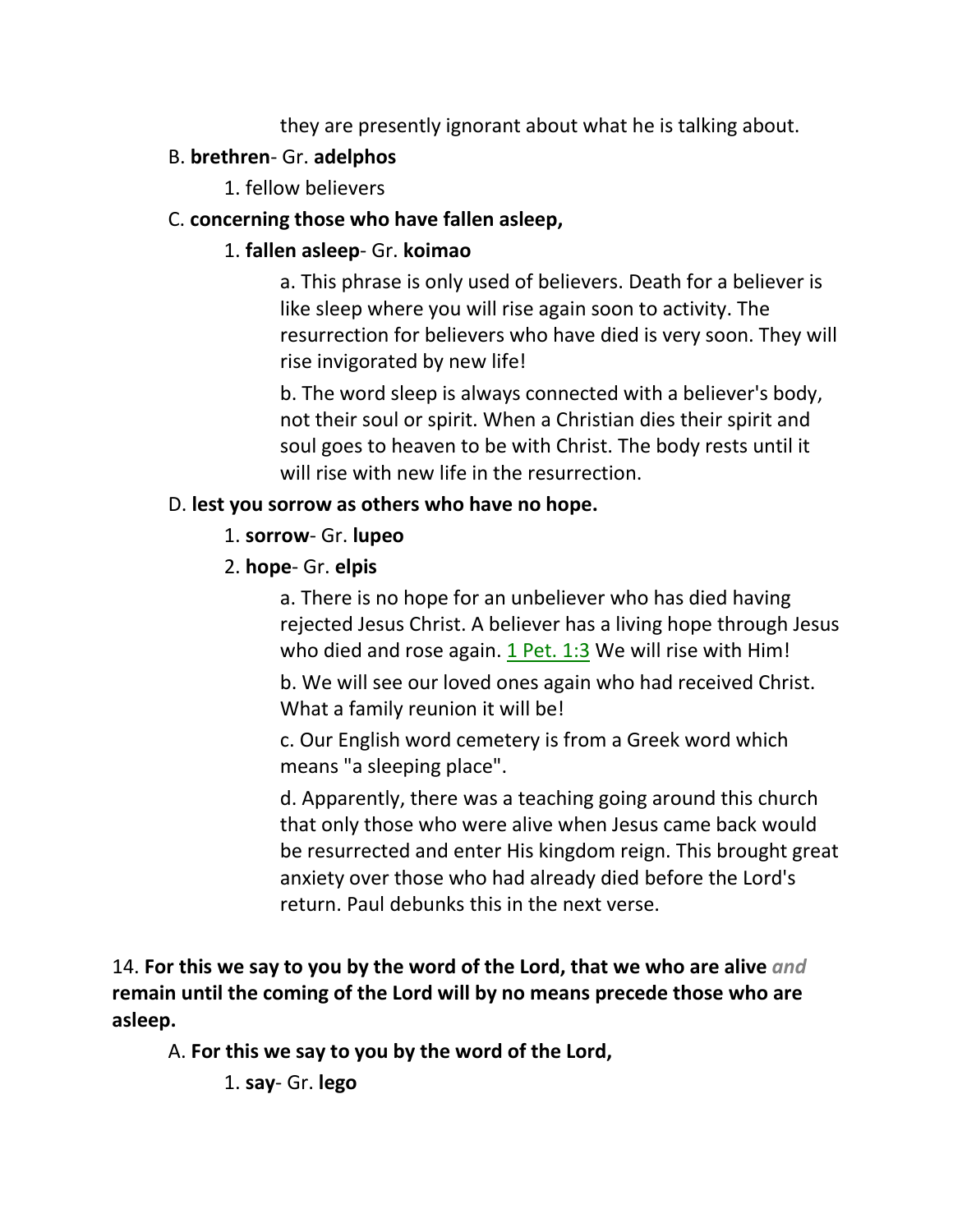### 2. **word**- Gr. **logos**

a. The phrase "by the word of the Lord" usually means this is something Jesus said during His earthly ministry. However, we have no record of him saying this in any of the gospels. Paul either got this from direct revelation of Jesus or from an unrecorded saying of Jesus during His earthly ministry.

## B. **that we who are alive and remain until the coming of the Lord will by no means precede those who are asleep**

- 1. **alive** Gr. **zao**
- 2. **remain** Gr. **perileipo** *left around*

a. Hopefully I am in the generation that is the fulfillment of this verse. I would love to be alive and see the return of the Lord!

b. This Greek word which means "left around" might imply that there may not be a lot of believers left at the return of the Lord. We know that there will be a great falling away from the faith before the return of the Lord. 2 Thess. 2:3

- 3. **coming** Gr. **parousia** *arrival*
- 4. **Lord** Gr. **kurios**
- 5. **precede** Gr. **phthano** *come before, precede*

## 6. **asleep**- Gr. **koimao**

a. Here Paul plainly teaches that those who have died will be resurrected first and then those who are alive and remain will join them. To the eye this will be instantaneous however. Paul says this will happen in a moment, in a twinkling of an eye.

b. Paul debunks the idea that only those who are alive when Jesus returns will enter His kingdom.

16. **For the Lord Himself will descend from heaven with a shout, with the voice of an archangel, and with the trumpet of God. And the dead in Christ will rise first.** 

A. **For the Lord Himself will descend from heaven with a shout,**

## 1. **descend**- Gr. **katabaino**- *to step down*

a. Just as He ascended from the Mount of Olives so he will descend to the same mountain.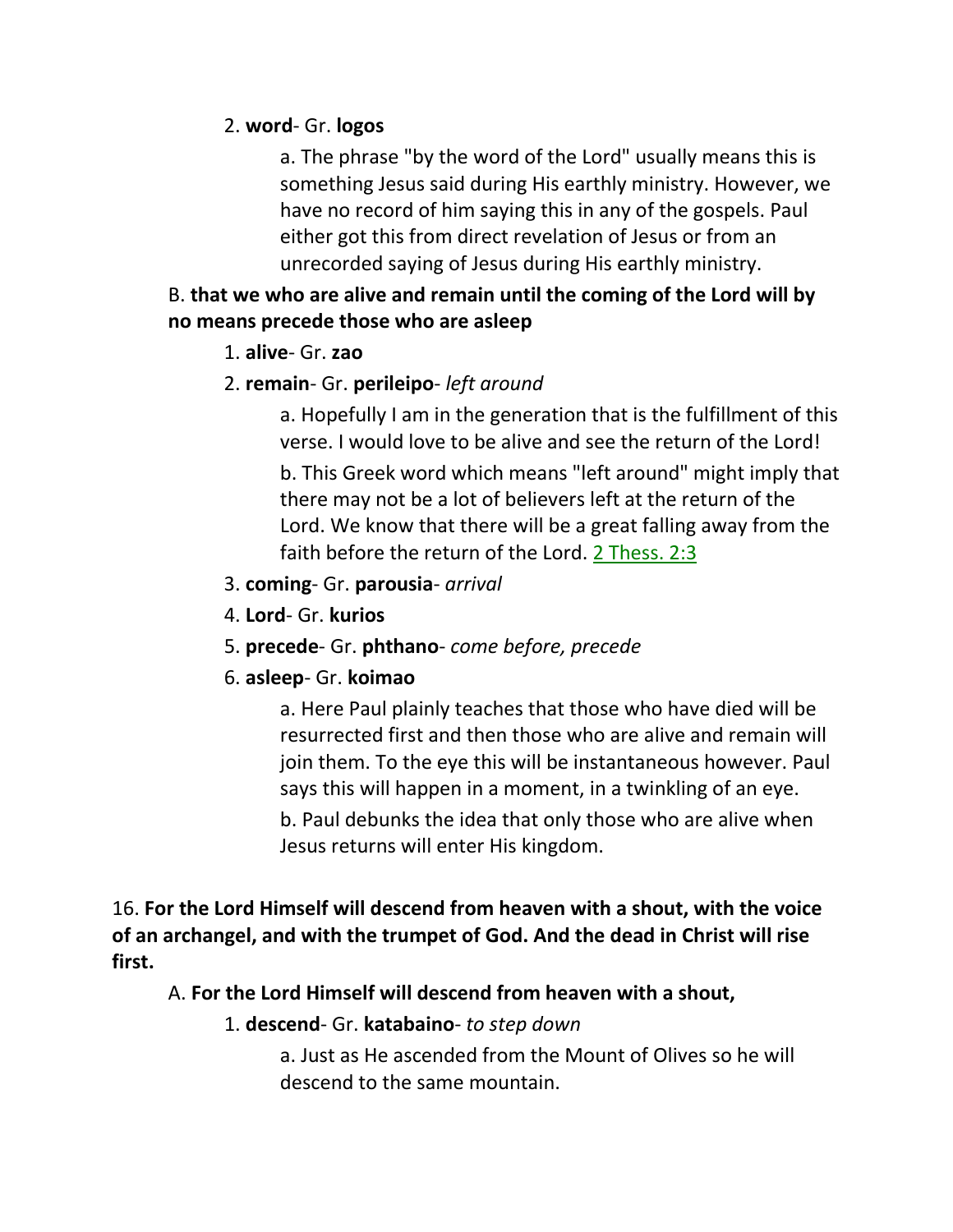#### 2. **heaven**- Gr. **ouranos**

#### 3. **shout**- Gr. **keleuma**- *a cry of incitement*

a. Jesus will shout out in excitement about coming and getting us His Church!

#### B. **with the voice of the archangel,**

#### 1. **voice**- Gr. **phone**

### 2. **archangel**- Gr. **archaggelos**

a. Michael is the archangel. He is heavily involved with the nation of Israel. Dan. 12:1 The rapture of the church is a demarcation in time in which God moves from working through the church in the earth, to moving to work with the nation of Israel during the Tribulation. Michael's voice will signify it is time for the focus to be on the nation of Israel during the Tribulation.

#### C. **and with the trumpet of God**

### 1. **trumpet**- Gr. **salpigx**

a. This is the trumpet of God. This is not the same as the trumpet blown by an angel in the book of Revelation. This trumpet Jesus will blow when he comes back for His Church. Rev. 4:1 It is the trumpet of GOD. Jesus is God in the flesh.

#### 2. **God**- Gr. **theos**

## D. **And the dead in Christ will rise first**

#### 1. **dead-** Gr. **nekros**

## 2. **in Christ**

a. This is the Church. The dead believing saints of the OT will be raised at the end of the Tribulation and all unbelievers will be resurrected at the end of the Millennium and be judged at the Great White Throne Judgment.

#### 3. **rise**- Gr. **anistemi**- *to stand up again*

#### 4. **first**- Gr. **proton**

a. Those believers who have died will not miss out on the Millennial reign of Jesus on the earth.

#### 17. **Then we who are alive** *and* **remain shall be caught up together with them in**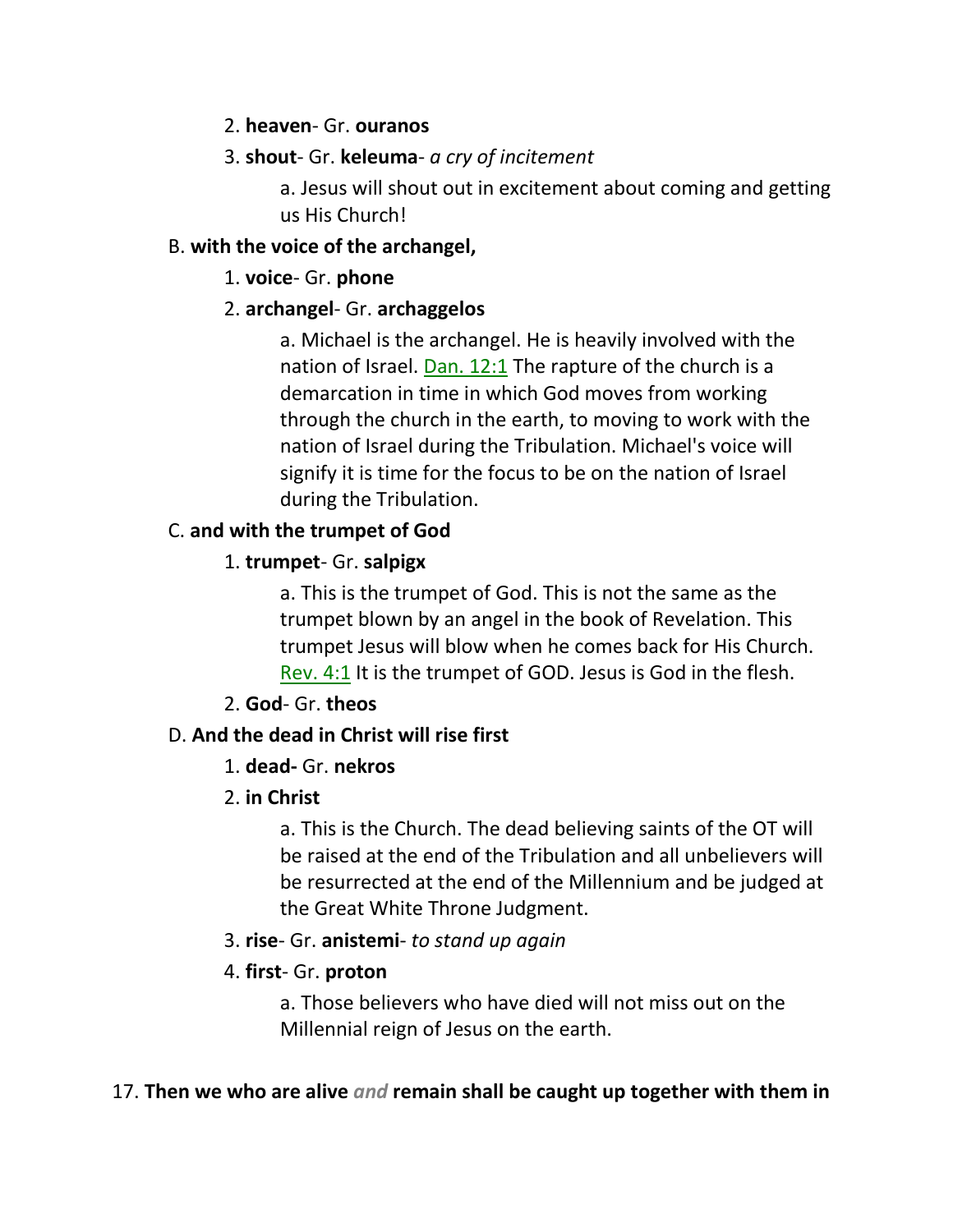**the clouds to meet the Lord in the air. And thus we shall always be with the Lord.** 

A. **Then we who are alive and remain shall be caught up together with them in the clouds to meet the Lord in the air.**

1. **alive**- Gr. **zao**

2. **remain**- Gr. **perileipo**- *to leave around*

3. **caught up**- Gr. **harpazo**- *to seize, take away by force, snatch away, to convey away suddenly, transport hastily*

a. The word rapture is not found in the New Testament but caught up is however. The word rapture comes from the Latin word, rapturo, which means to be caught up or away. The concept is clearly taught in the Scriptures.

b. This will end the dispensation of the church age and usher in the last seven years of Jewish time called Jacob's trouble or the Tribulation. The church was a mystery inserted in between the 69th week and 70th week of Jewish time according to Daniel's prophecy of 70 weeks. Dan. 9:24 Each week stands for seven years. There still awaits seven more years of Jewish time to go before the Millennial reign of Jesus.

#### 4. **clouds**- Gr. **nephele**

a. It will be cool to fly without the use of an airplane! We will be delivered from the fear of heights!

5. **meet**- Gr. **eis pantesis**- *unto a meeting, encounter*

a. This is one meeting I look forward to attending!

#### 6. **air**- Gr. **aer**

#### B. **And thus we shall always be with the Lord**

1. This is a very comforting thought that forever we will be with the Lord, never to leave His sight and Him out of our sight.

#### 18. **Therefore comfort one another with these words.**

#### A. **comfort**- Gr. **parakaleo**- *to encourage, exhort*

1. The saints in Thessalonica had become alarmed and troubled by teaching that those who had passed away would miss the coming of the Lord and His reign on earth. Paul brought comfort to them